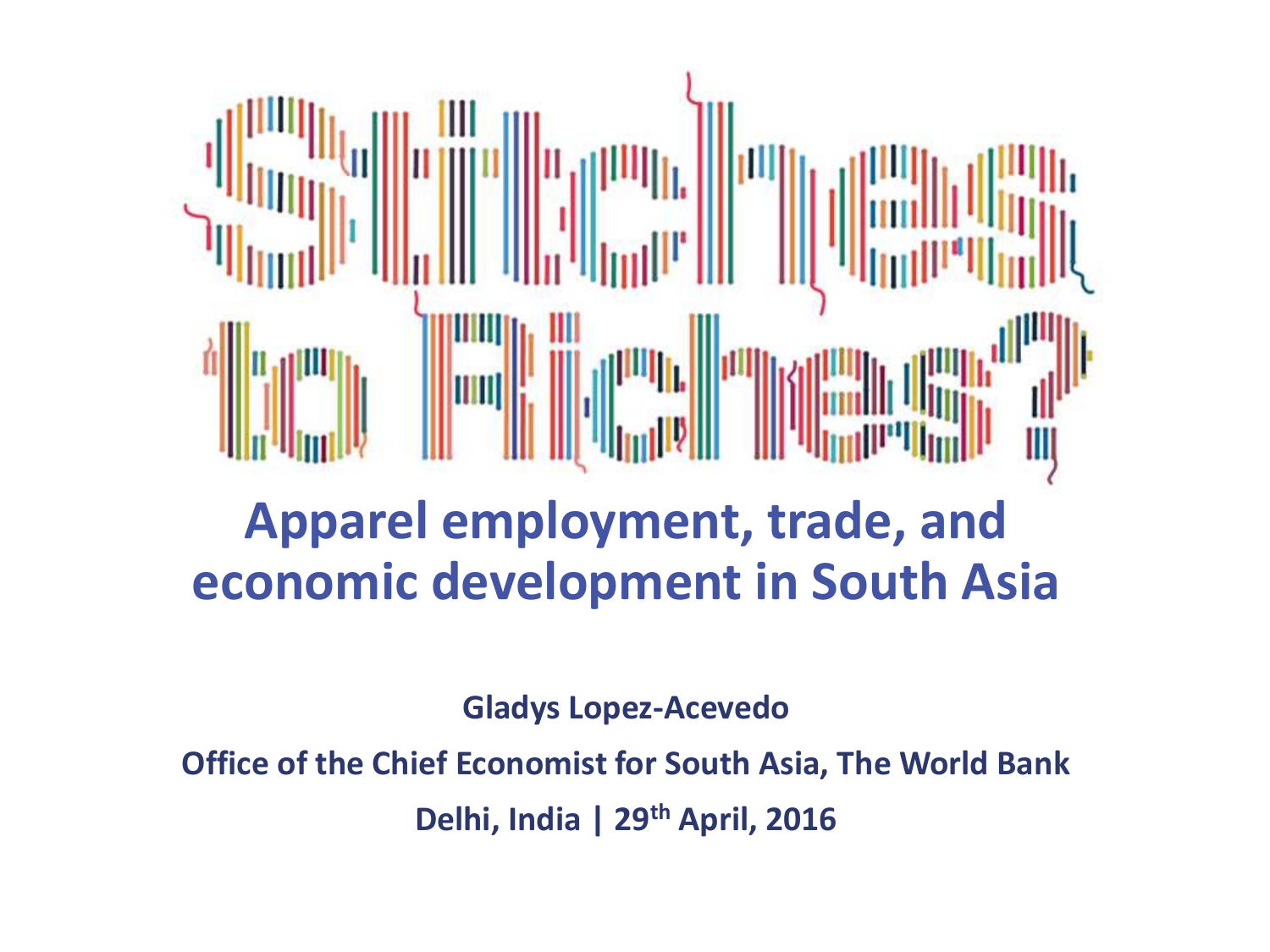Apparel production is organized in global value-chains



**Stitches to Riches?** 

Activities in red indicate highest value added activities + control/power over the chain

Source: *Stitches to Riches*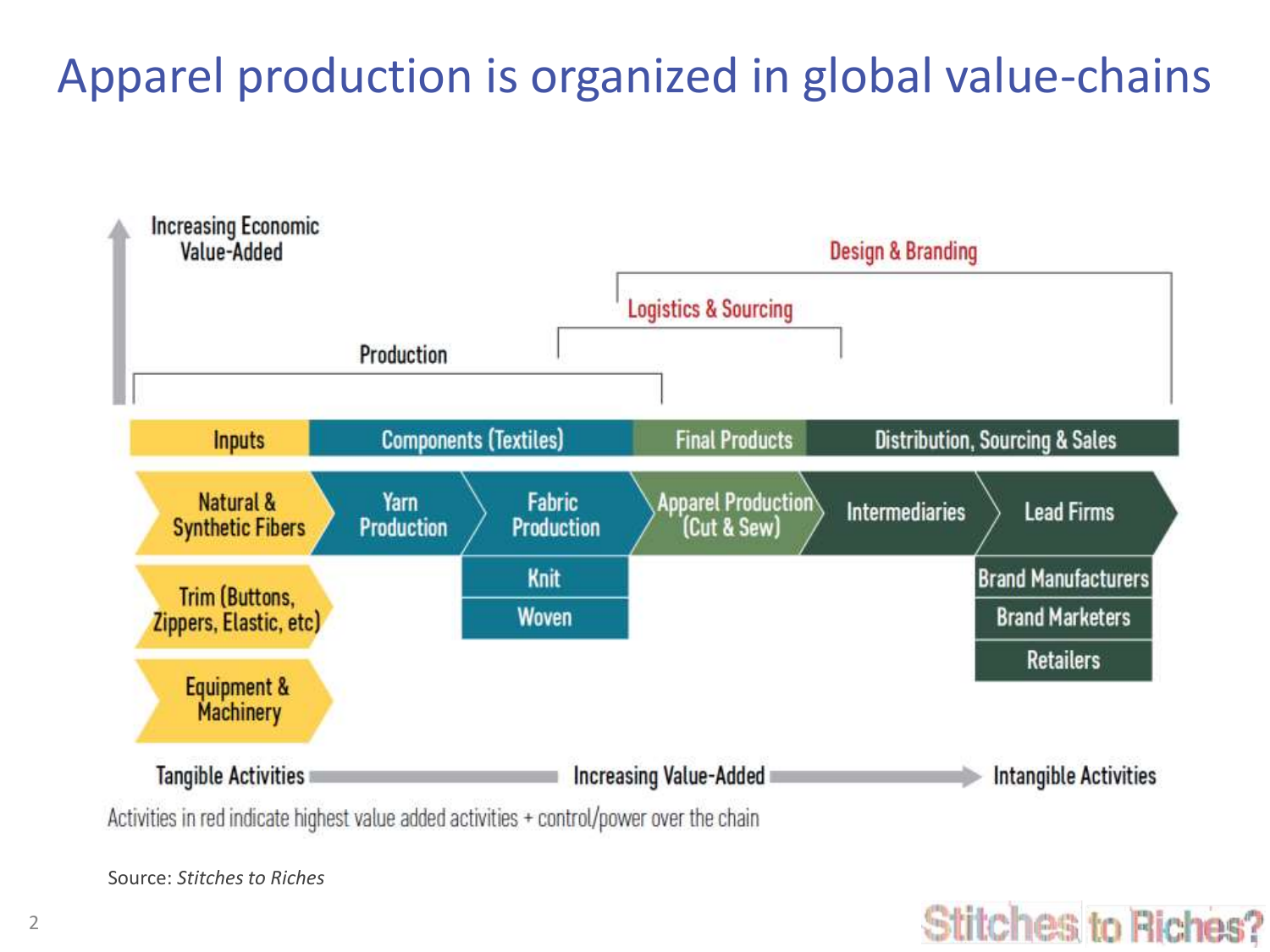#### Apparel is labor-intensive

#### It makes up 41% of manufacturing employment (with textile) in South Asian countries



**1es to Riches?** 

Source: Household and labor force surveys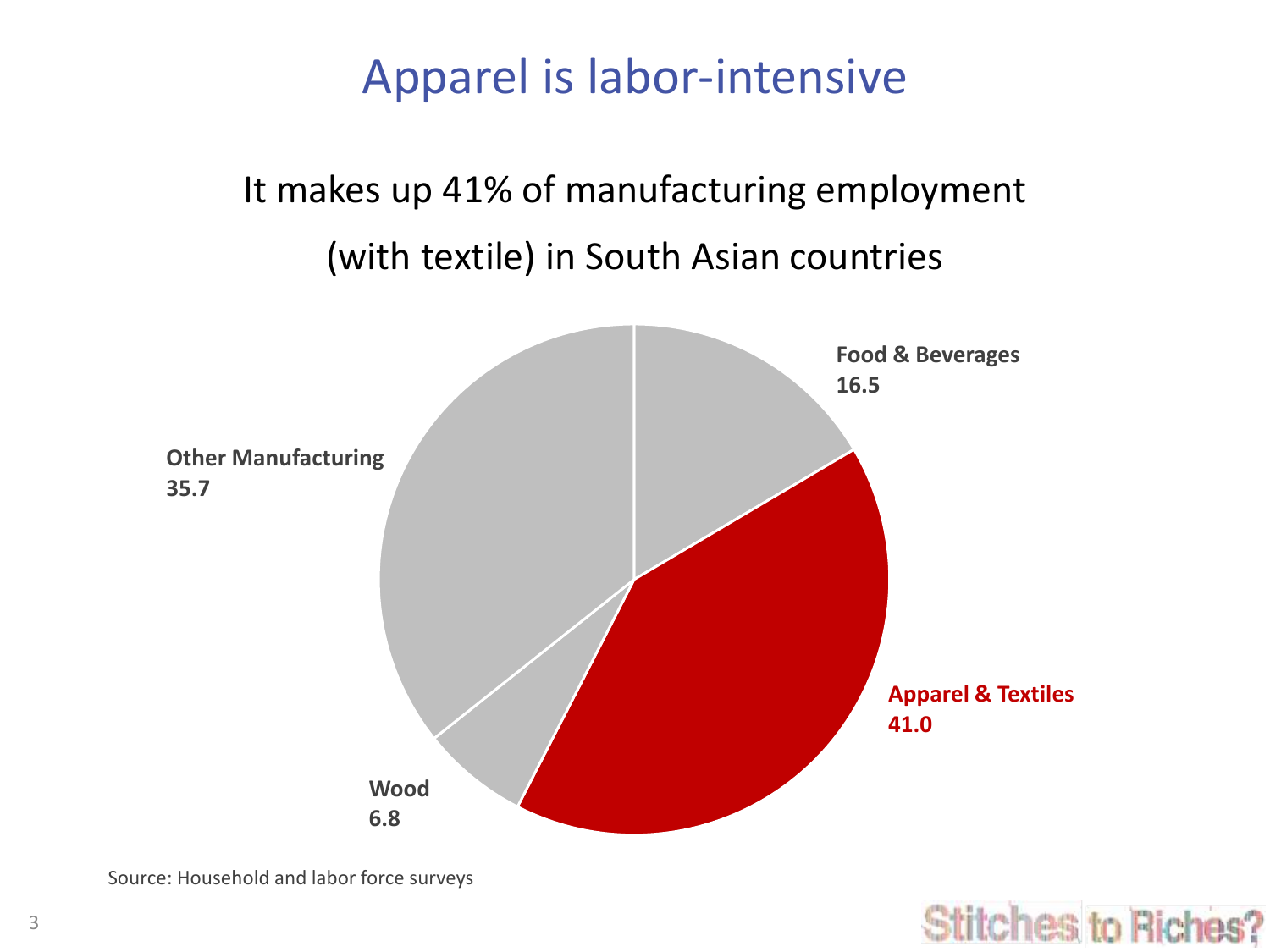#### Apparel pays higher wages than alternatives

#### Apparel wages are higher than agriculture



Source: *Stitches to Riches,* Chapter 4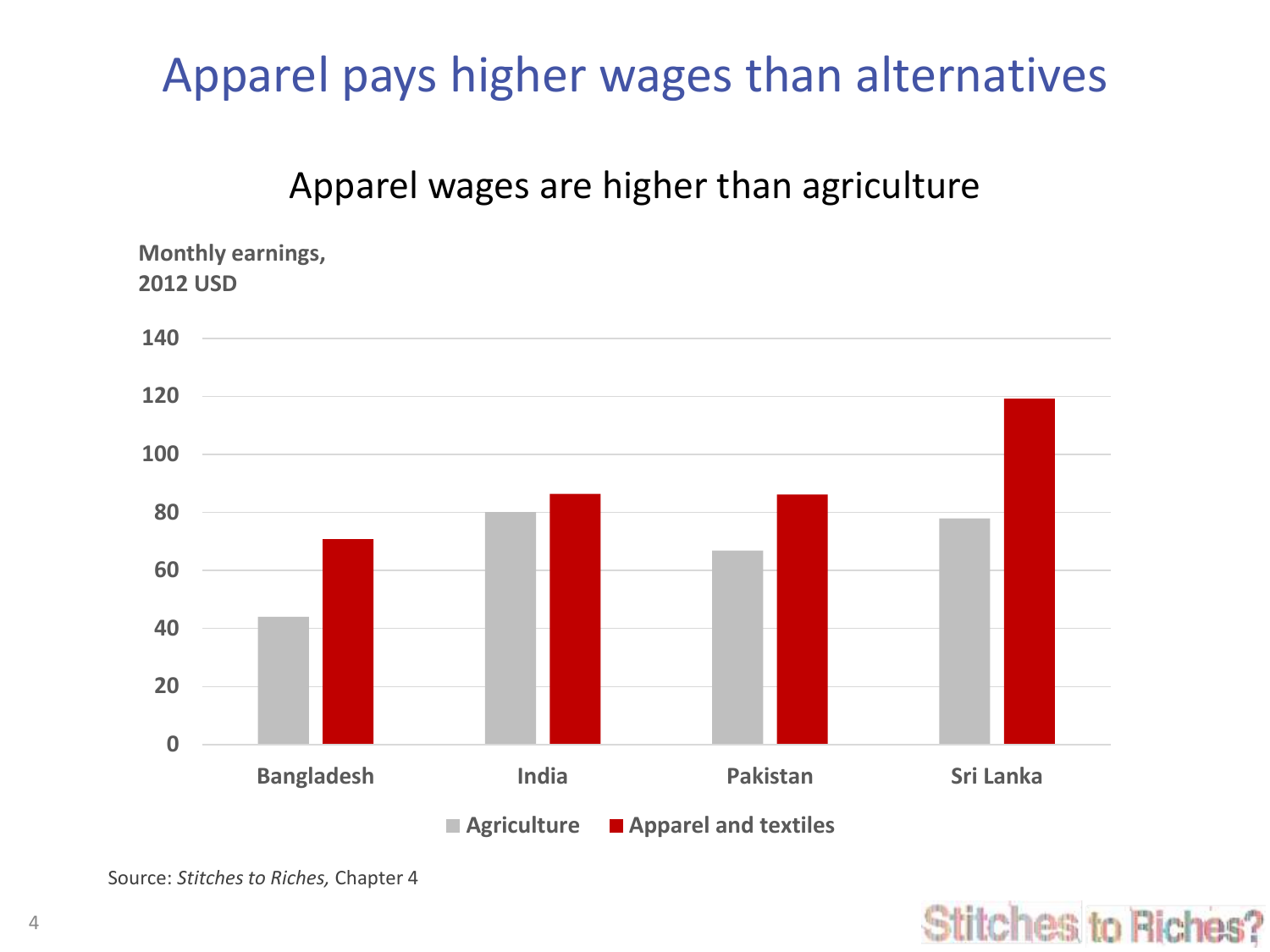#### Apparel employs more female workers than other industries



Source: *Stitches to Riches,* Chapter 4

#### **Stitches to Riches?**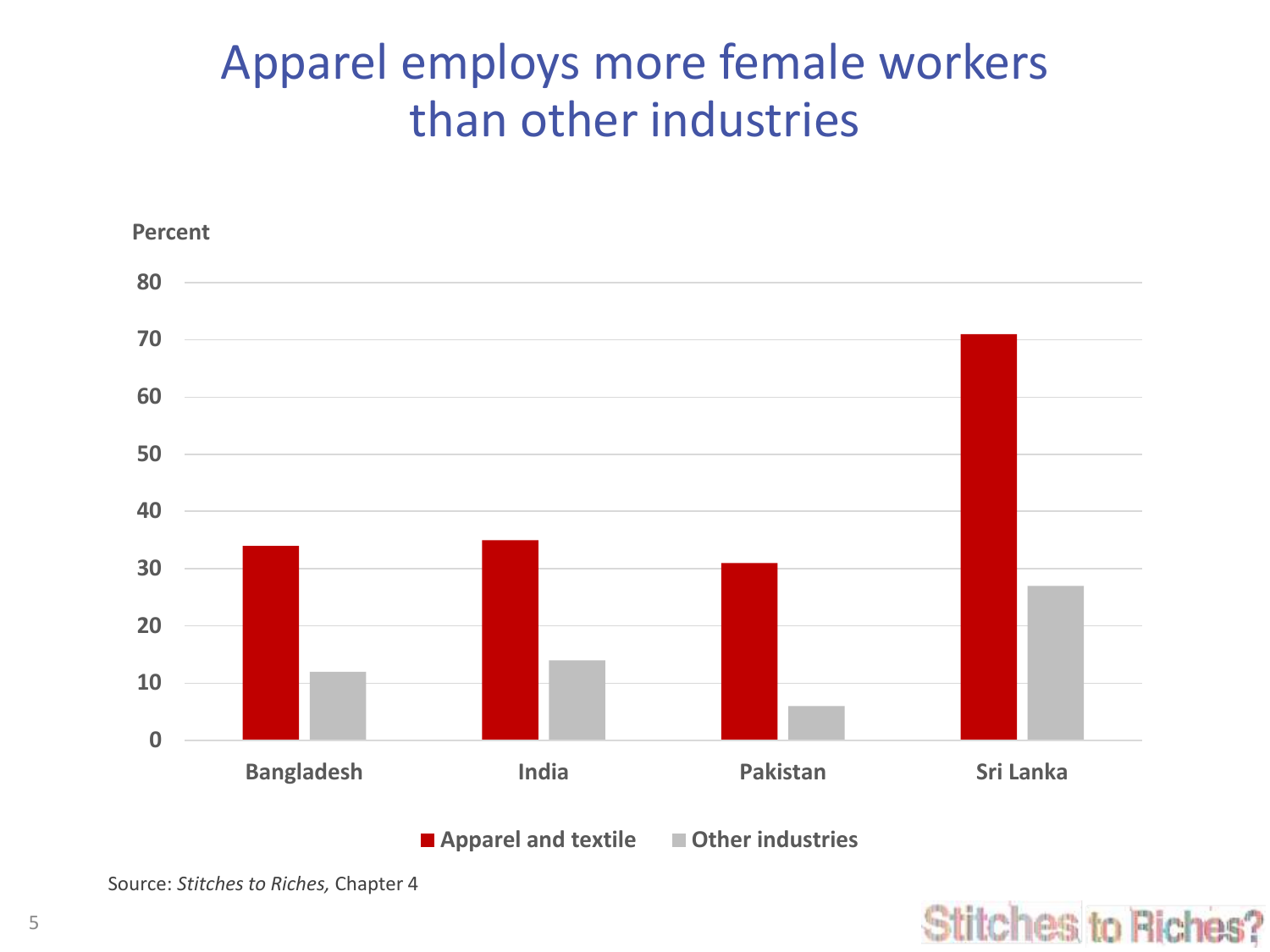#### South Asia is at a crossroads

• On one hand, China is losing its cost advantage due to higher wages; it is also moving to higher value-added products

• On the other hand, South Asian apparel producers face an environment of increased competition and scrutiny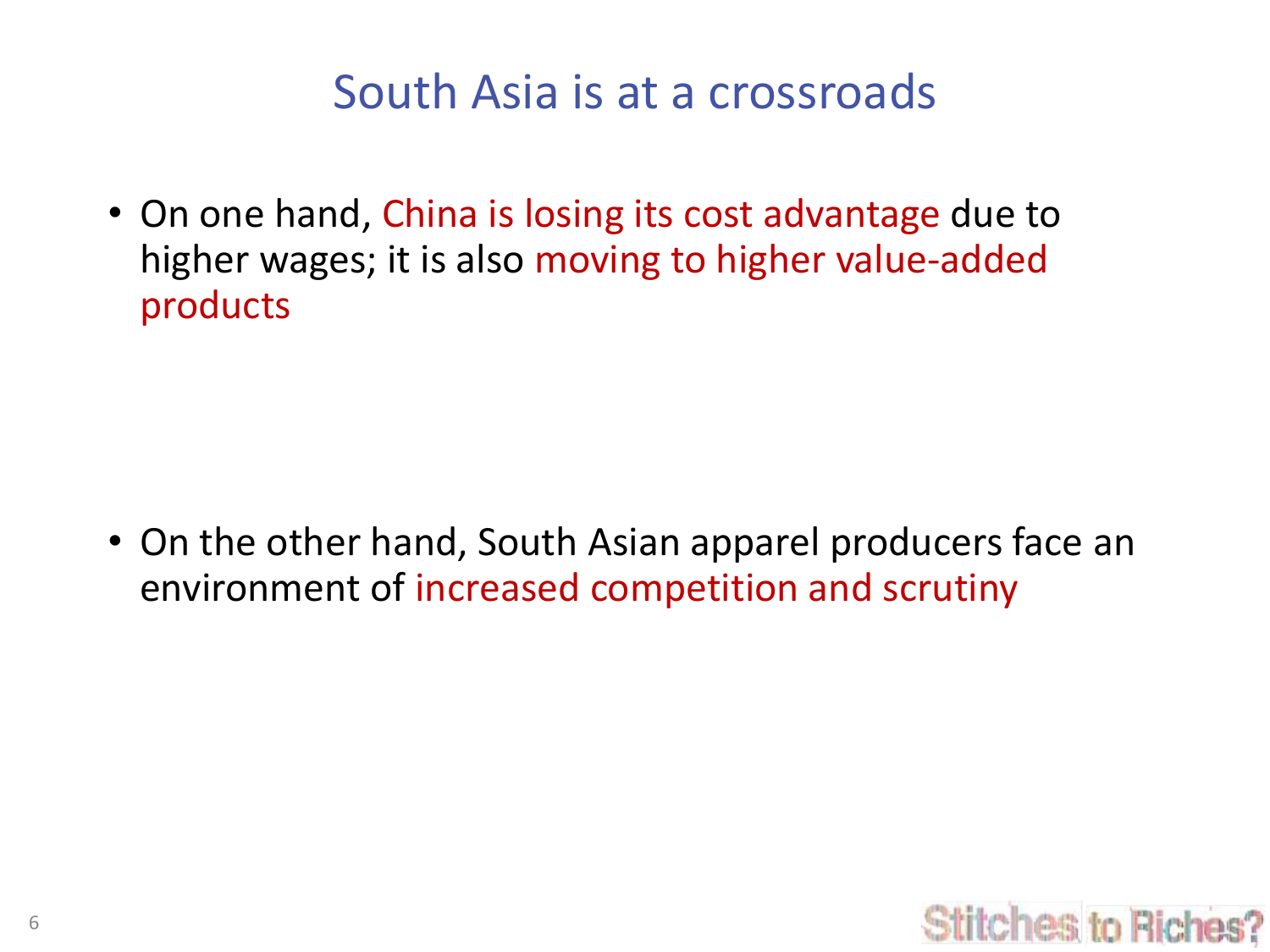# Question of the study

- How competitive are South Asian apparel producers in the global apparel market?
- How much of production shifting out of China can South Asia capture?
- What effect could increased exports have on employment?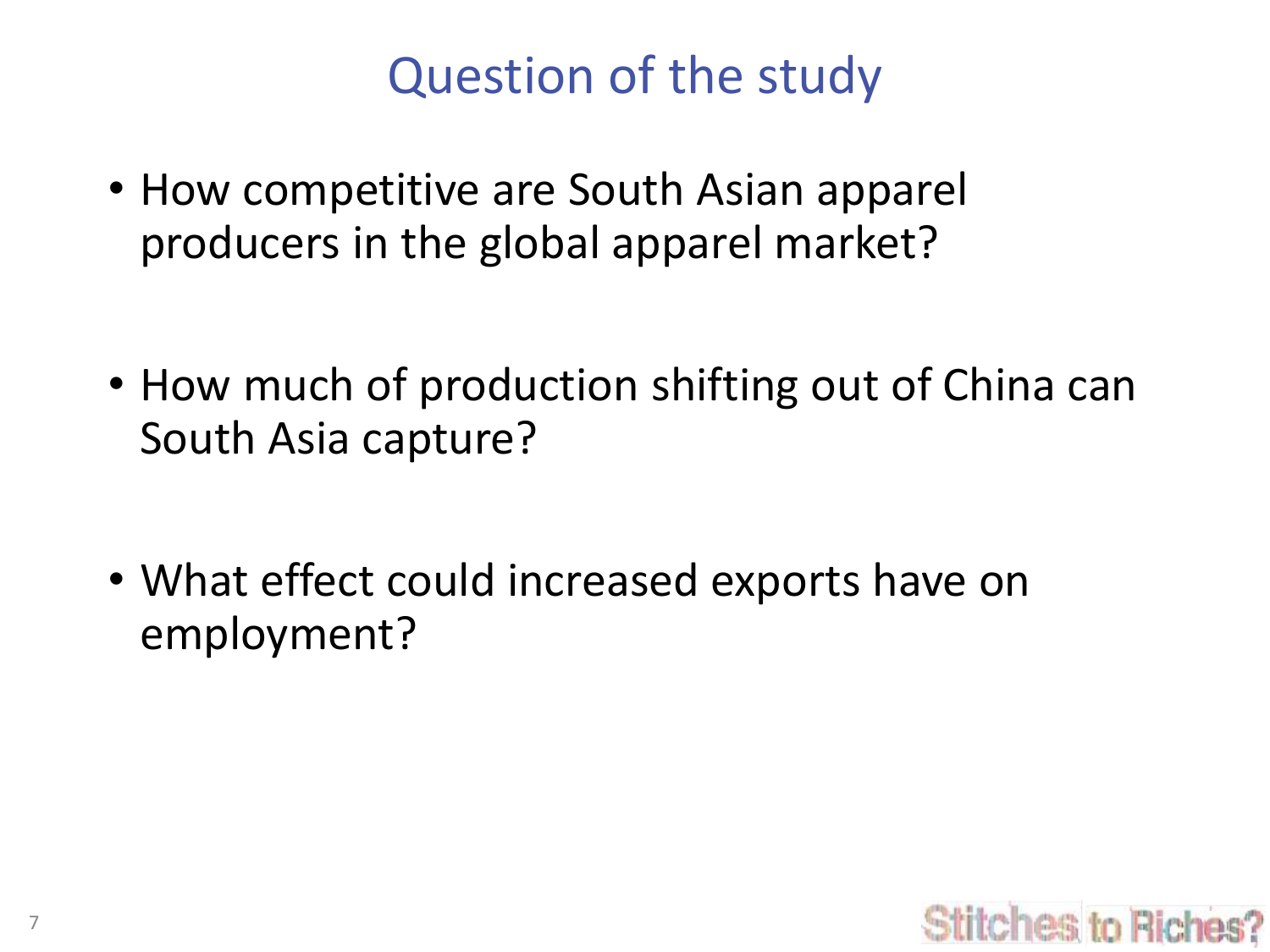#### The Stitches to Riches framework



titches to Riches?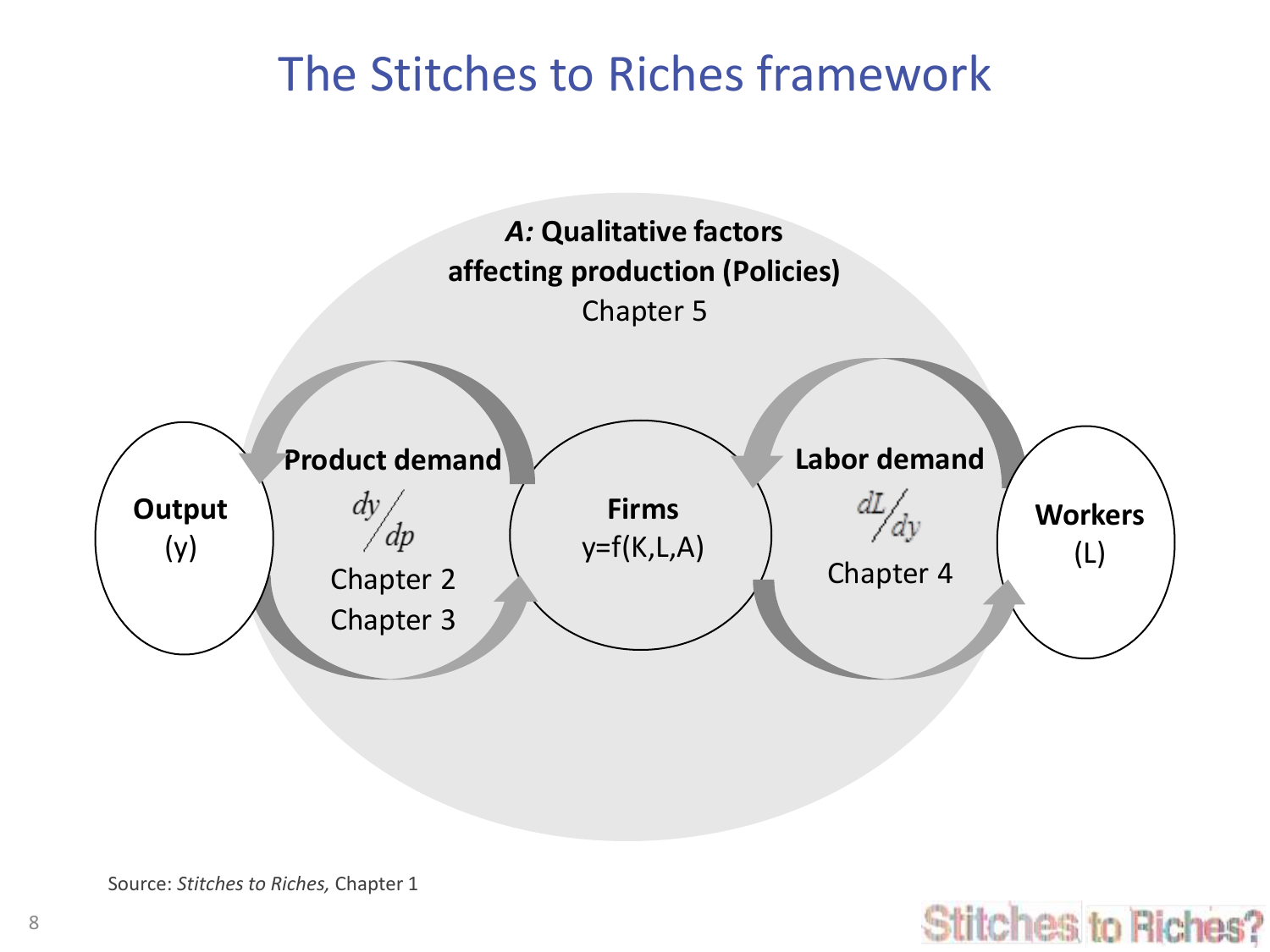#### The Stitches to Riches framework

- How competitive are South Asian apparel producers in the global apparel market?
- How much of production shifting out of China can South Asia capture?



#### hes to Rich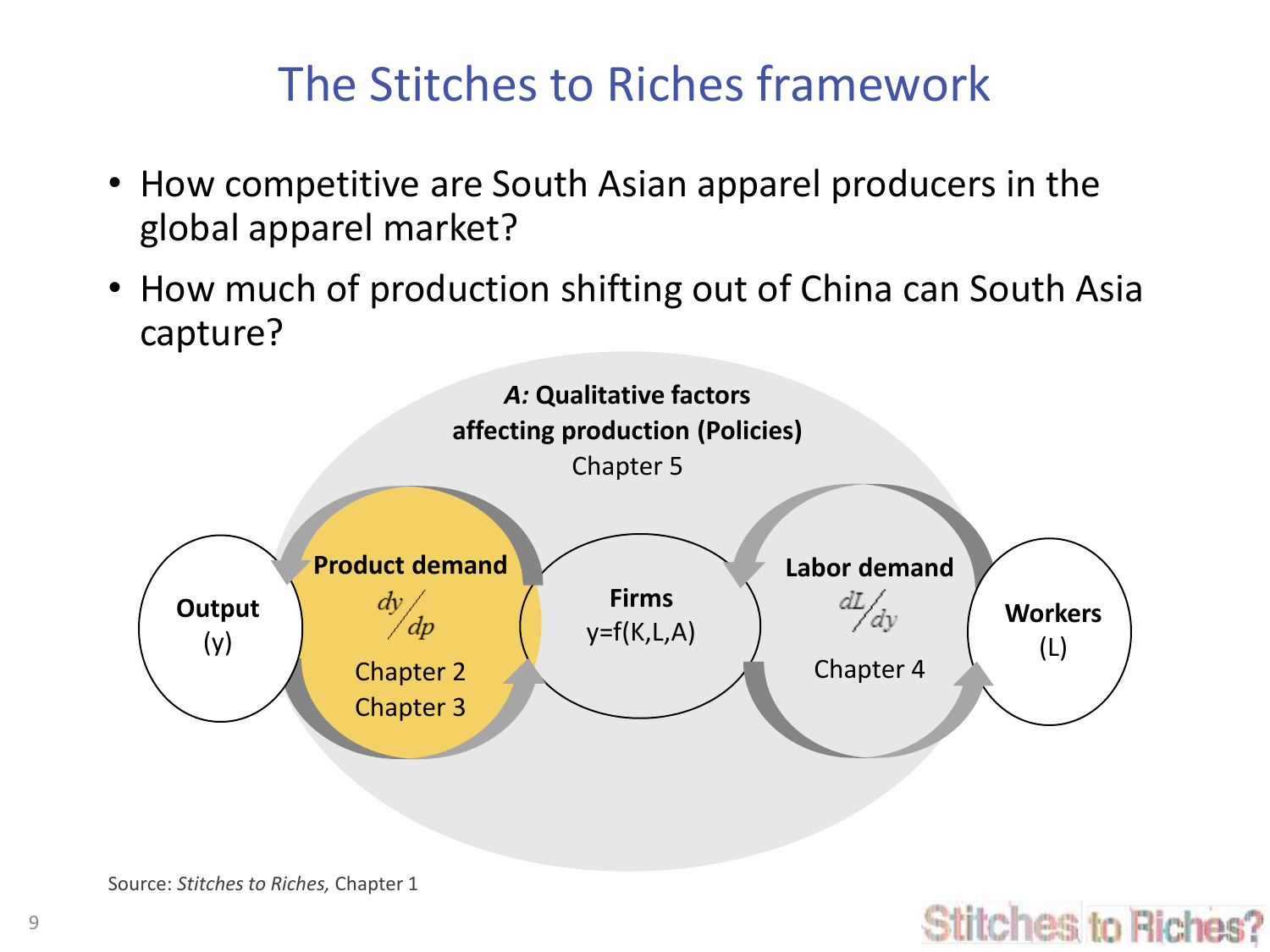#### The Stitches to Riches framework

• What effect could increased exports have on employment?



tches to Riches?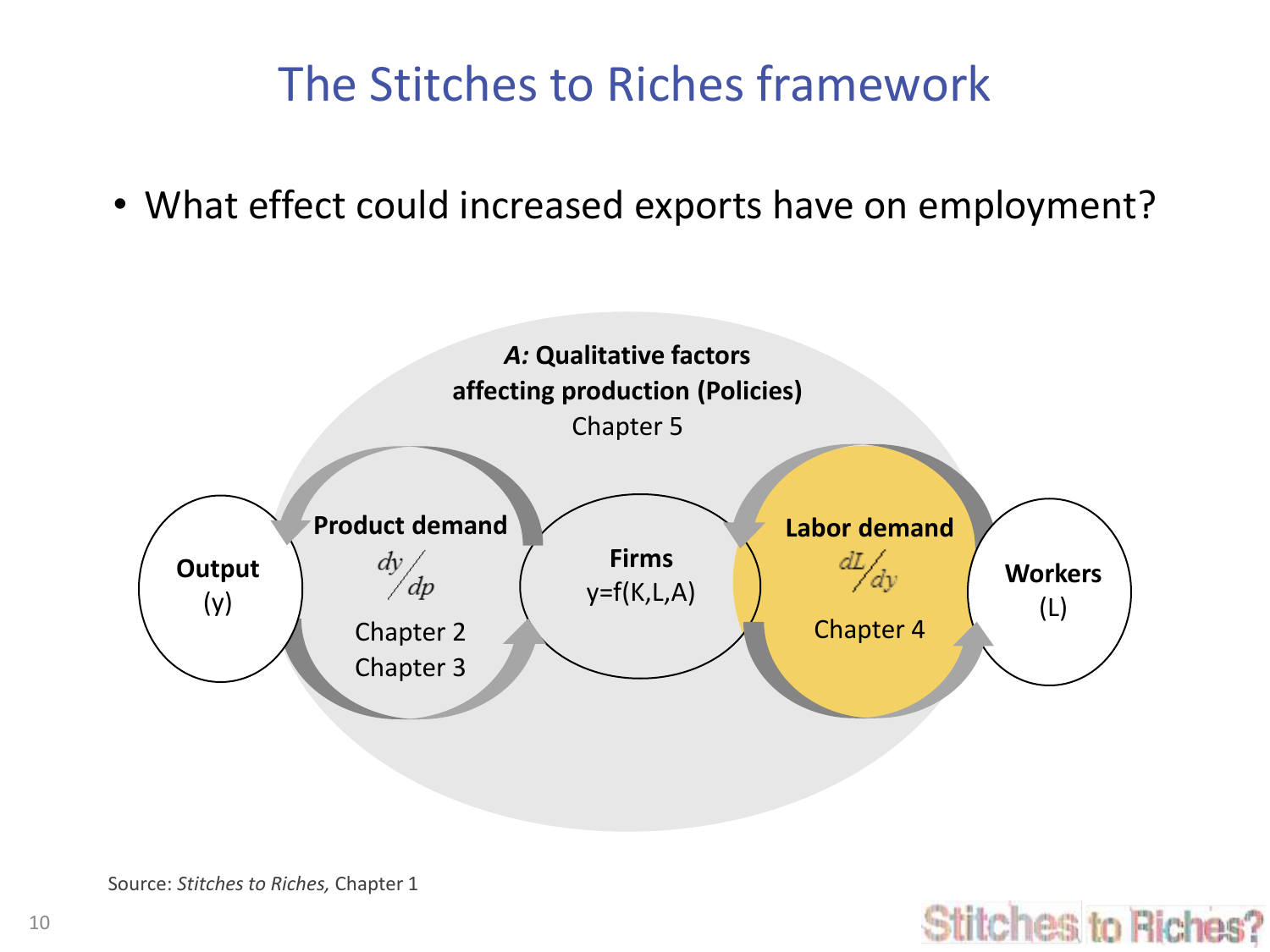# HOW COMPETITIVE ARE INDIAN APPAREL PRODUCERS IN THE GLOBAL MARKET?

[Benchmarking]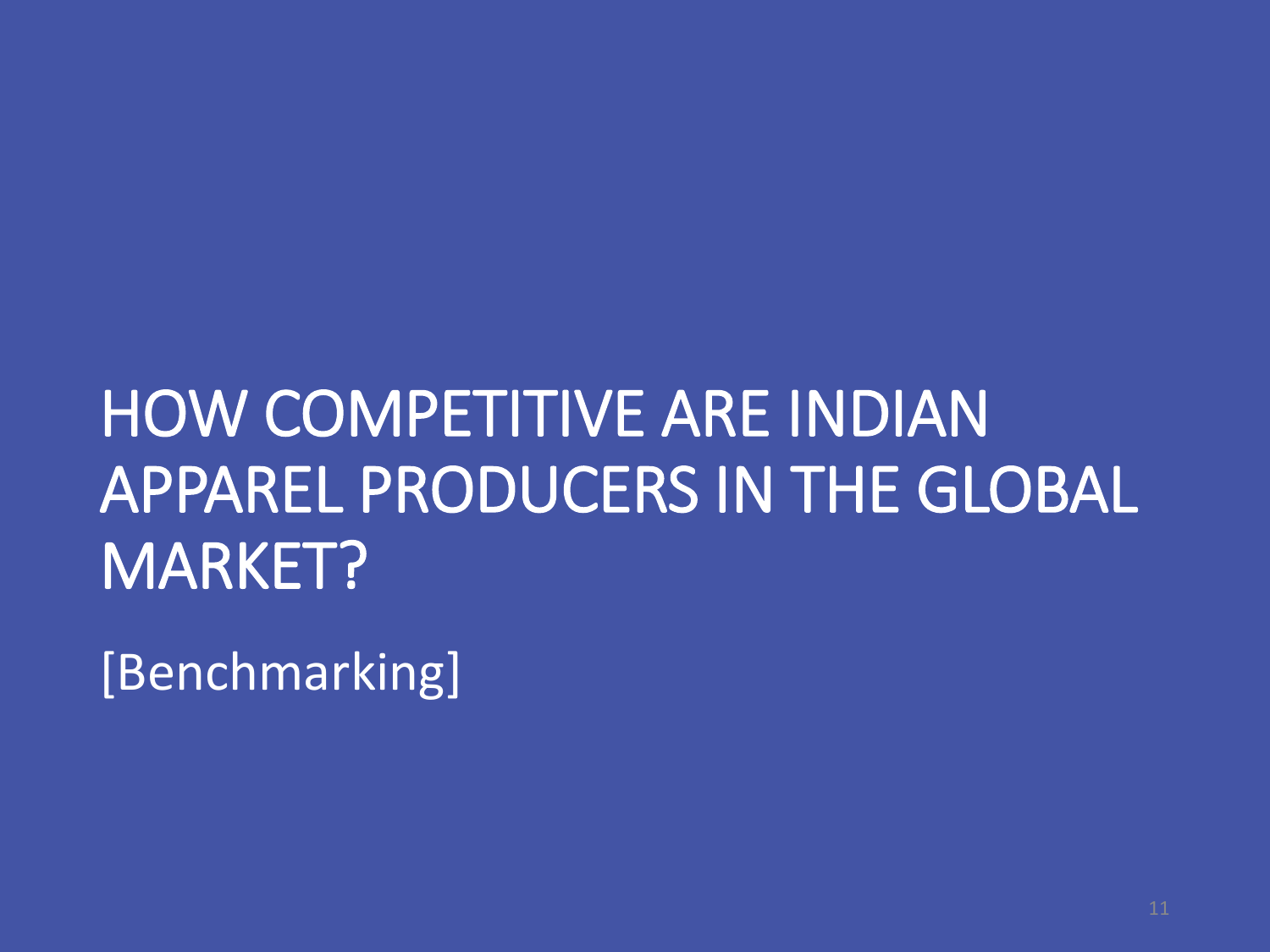#### India is gaining market share, but not as quickly as Southeast Asia



es to Riches?



Note: SAR – South Asia Region countries; SEAB – Southeast Asian Benchmark countries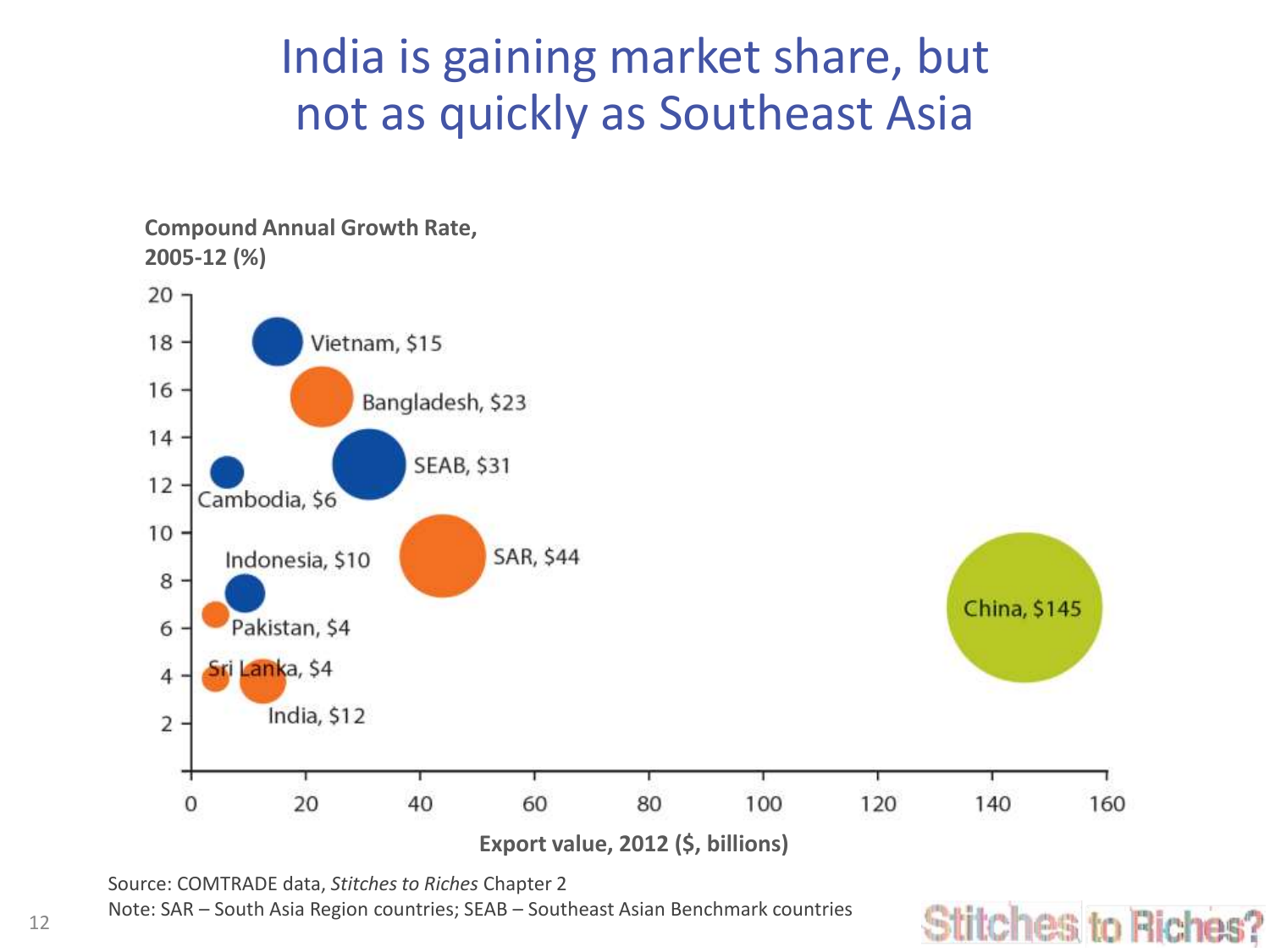## Is India aligned with global buyers' demand?

India will need to increase apparel production in manmade fibers to stay competitive



Source: COMTRADE data, *Stitches to Riches* Chapter 2

Note: MMF - manmade fiber; SAR - South Asian sample countries; SEAB - Southeast Asian benchmark countries. N/A

hes to Rich

 $13$  indicates the material is not available in trade data classification definition.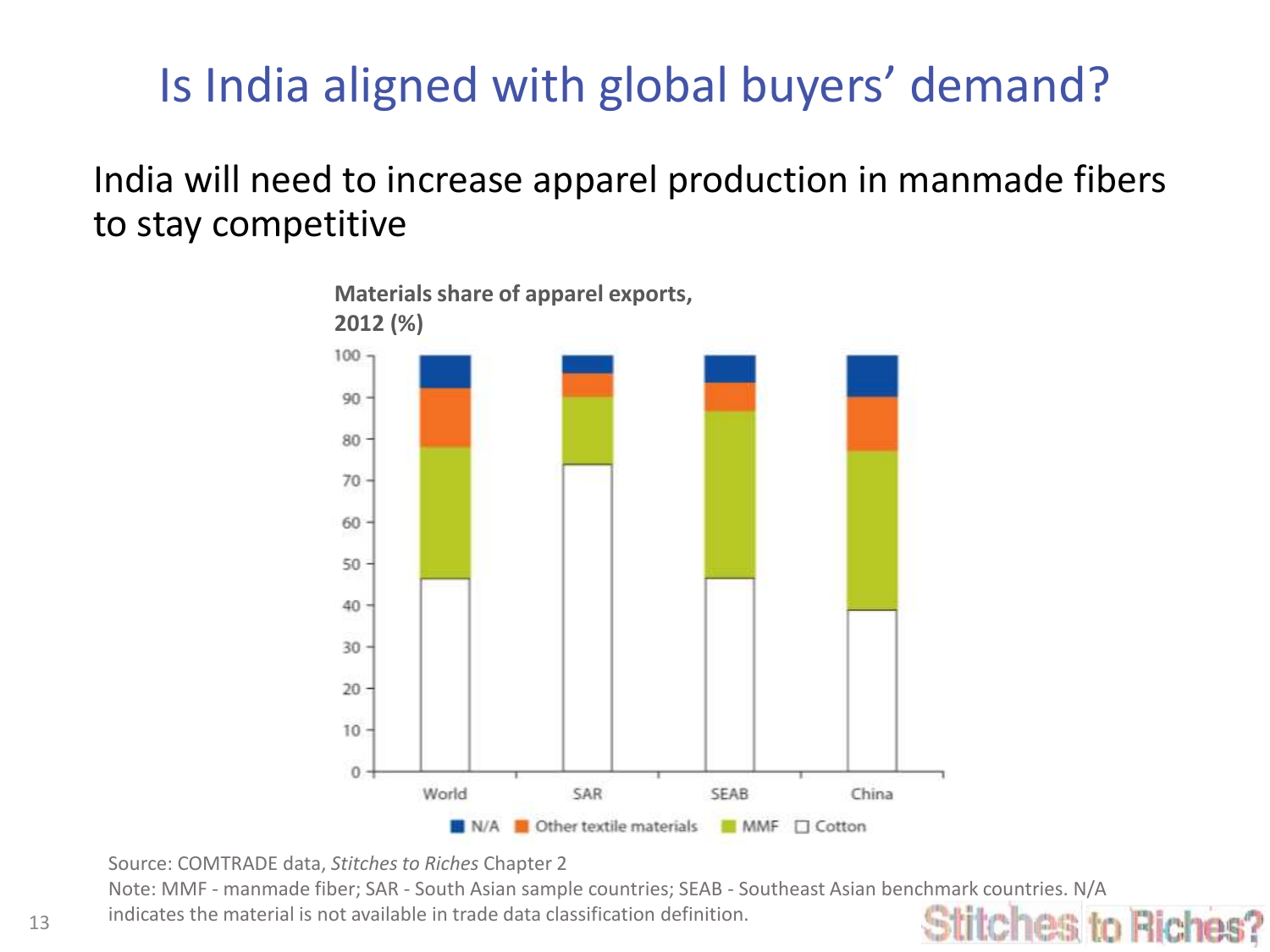#### How do global buyers perceive India's production efficiency?

Despite low unit prices, buyers perceive India's costs to be high

|                                |                            | Buyers' perceptions of: |                           |
|--------------------------------|----------------------------|-------------------------|---------------------------|
| Country                        | Cost competitiveness       | Price (FOB)             | Productivity              |
| China                          |                            |                         |                           |
| <b>Bangladesh</b>              |                            |                         |                           |
| India                          |                            |                         |                           |
| Pakistan                       |                            |                         |                           |
| Sri Lanka                      |                            |                         |                           |
| Vietnam                        |                            |                         |                           |
| Cambodia                       |                            |                         |                           |
| Indonesia                      |                            |                         |                           |
| <b>Factor is not a problem</b> | Factor may become an issue |                         | Factor is likely an issue |

Source: COMTRADE data, Global Buyers' Survey 2014, *Stitches to Riches* Chapter 2 Note: FOB – free on board.

#### es to Rich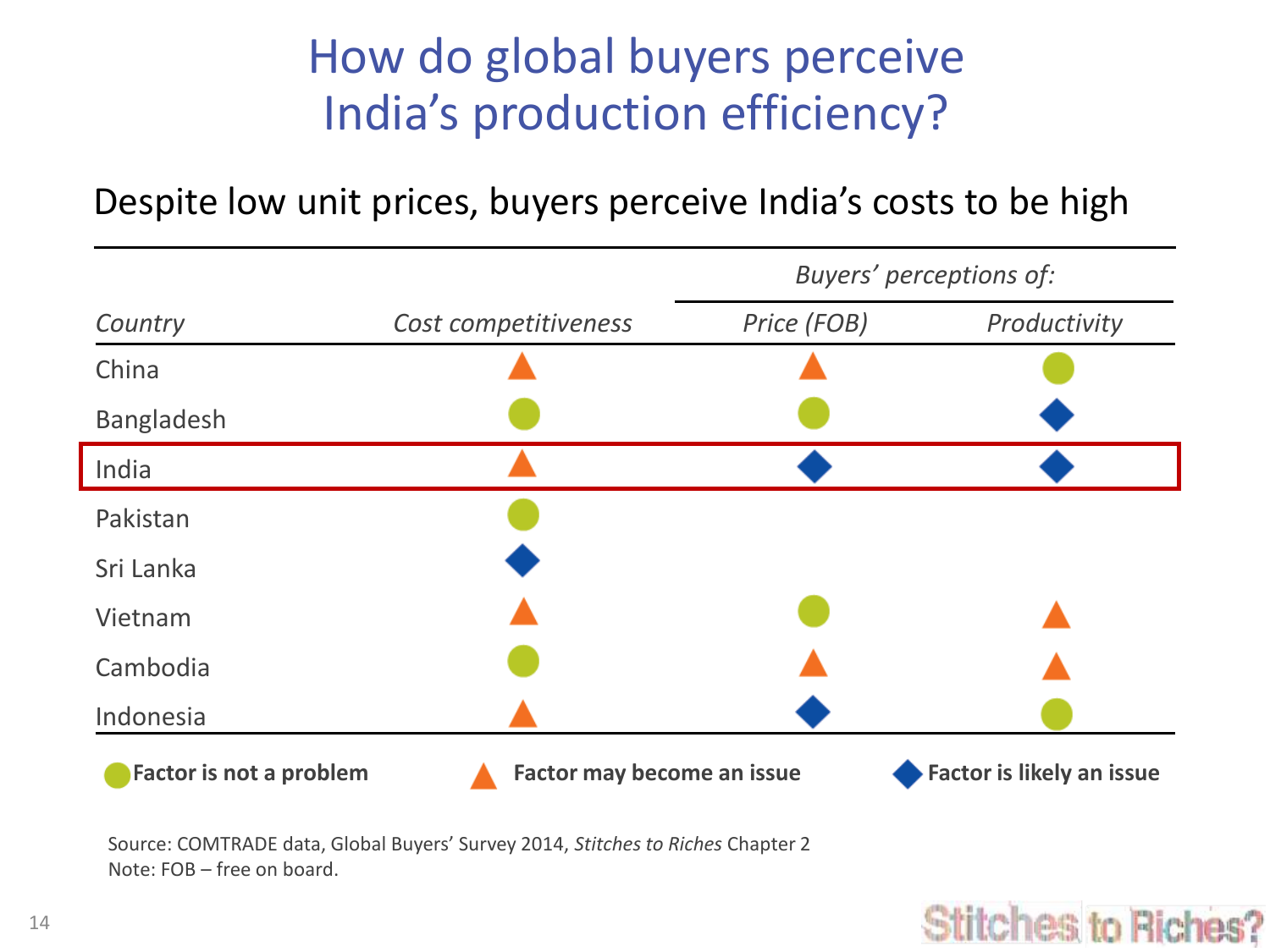## How do global buyers perceive India's production efficiency?

Southeast Asian countries are outperforming India on non-cost factors that buyers care about

|                                | <b>Buyer's perceptions of:</b> |                              |                                                |  |
|--------------------------------|--------------------------------|------------------------------|------------------------------------------------|--|
| Country                        | <b>Quality</b>                 | Lead time and<br>reliability | <b>Social compliance and</b><br>sustainability |  |
| China                          |                                |                              |                                                |  |
| <b>Bangladesh</b>              |                                |                              |                                                |  |
| India                          |                                |                              |                                                |  |
| Pakistan                       |                                |                              |                                                |  |
| Sri Lanka                      |                                |                              |                                                |  |
| Vietnam                        |                                |                              |                                                |  |
| Cambodia                       |                                |                              |                                                |  |
| Indonesia                      |                                |                              |                                                |  |
| <b>Factor is not a problem</b> |                                | Factor may become an issue   | <b>Factor is likely an issue</b>               |  |

Source: Birnbaum 2013, Global Buyers' Survey 2014, *Stitches to Riches* Chapter 2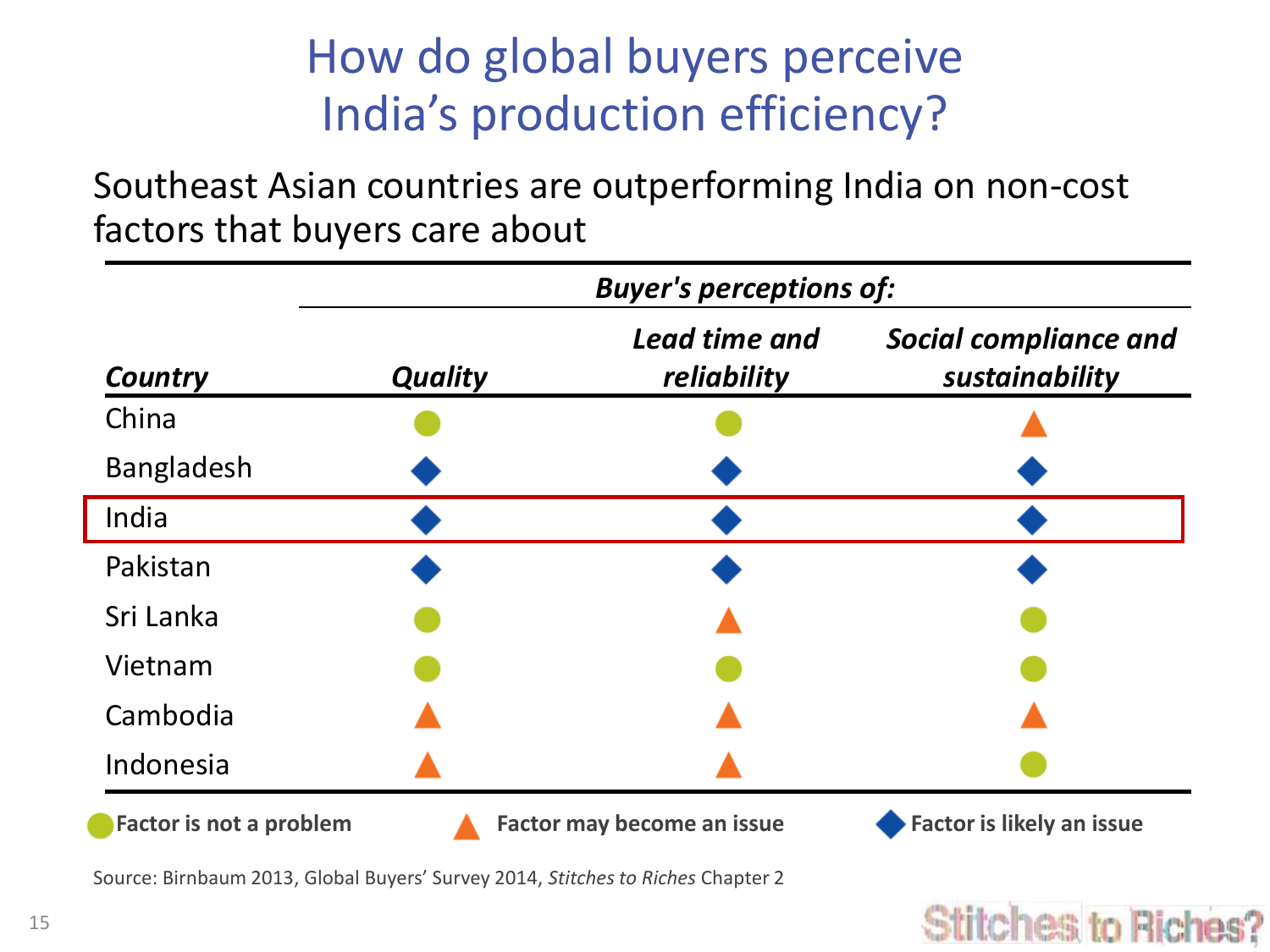# HOW MUCH OF PRODUCTION SHIFTING OUT OF CHINA CAN INDIA CAPTURE?

[Responsiveness of exports to changes in prices]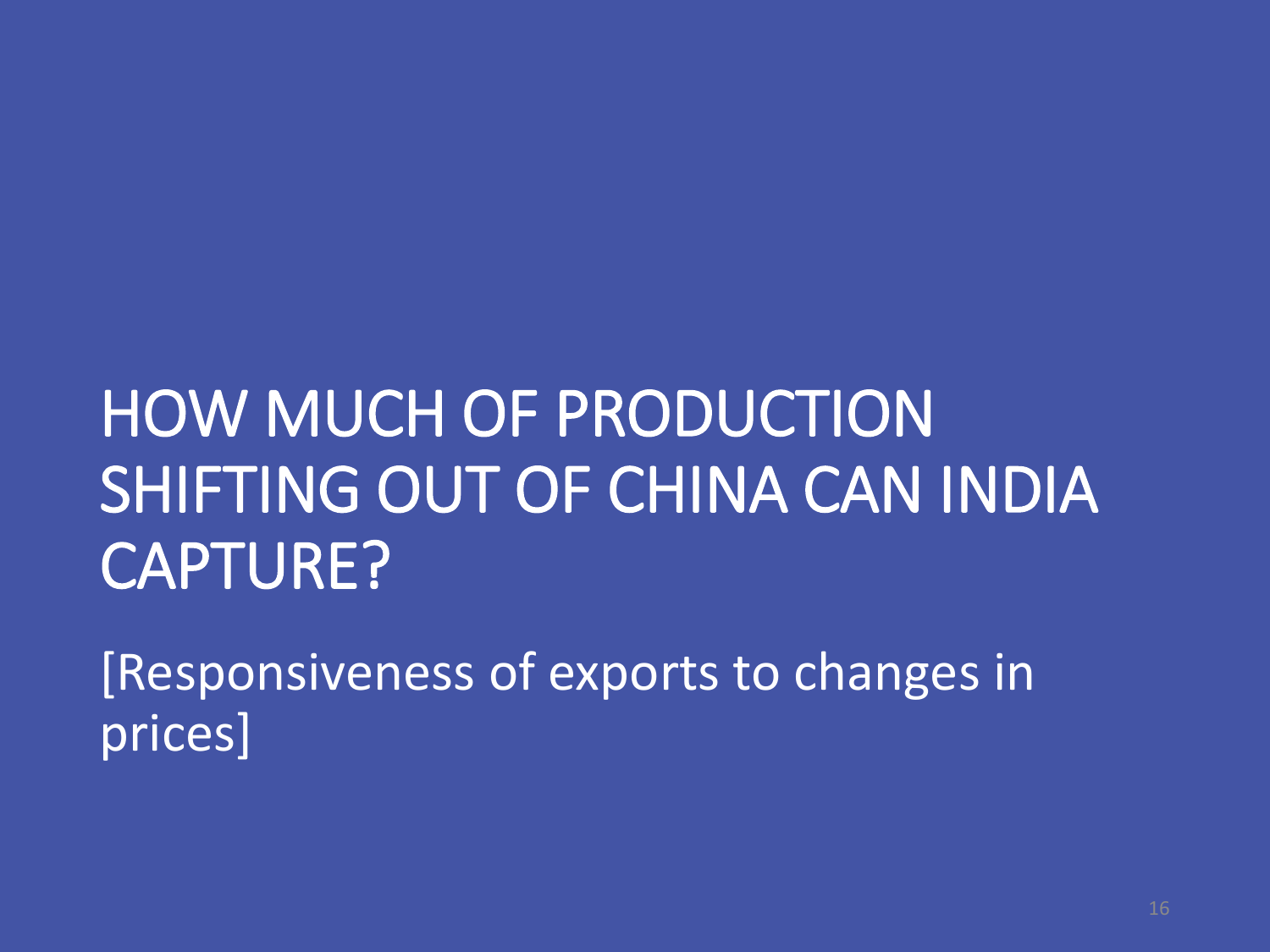#### A 1% increase in Chinese apparel prices could increase EU demand for Indian apparel exports by 1.90%



Source: *Stitches to Riches,* Chapter 3 *Note*: Pattern indicates results not statistically significant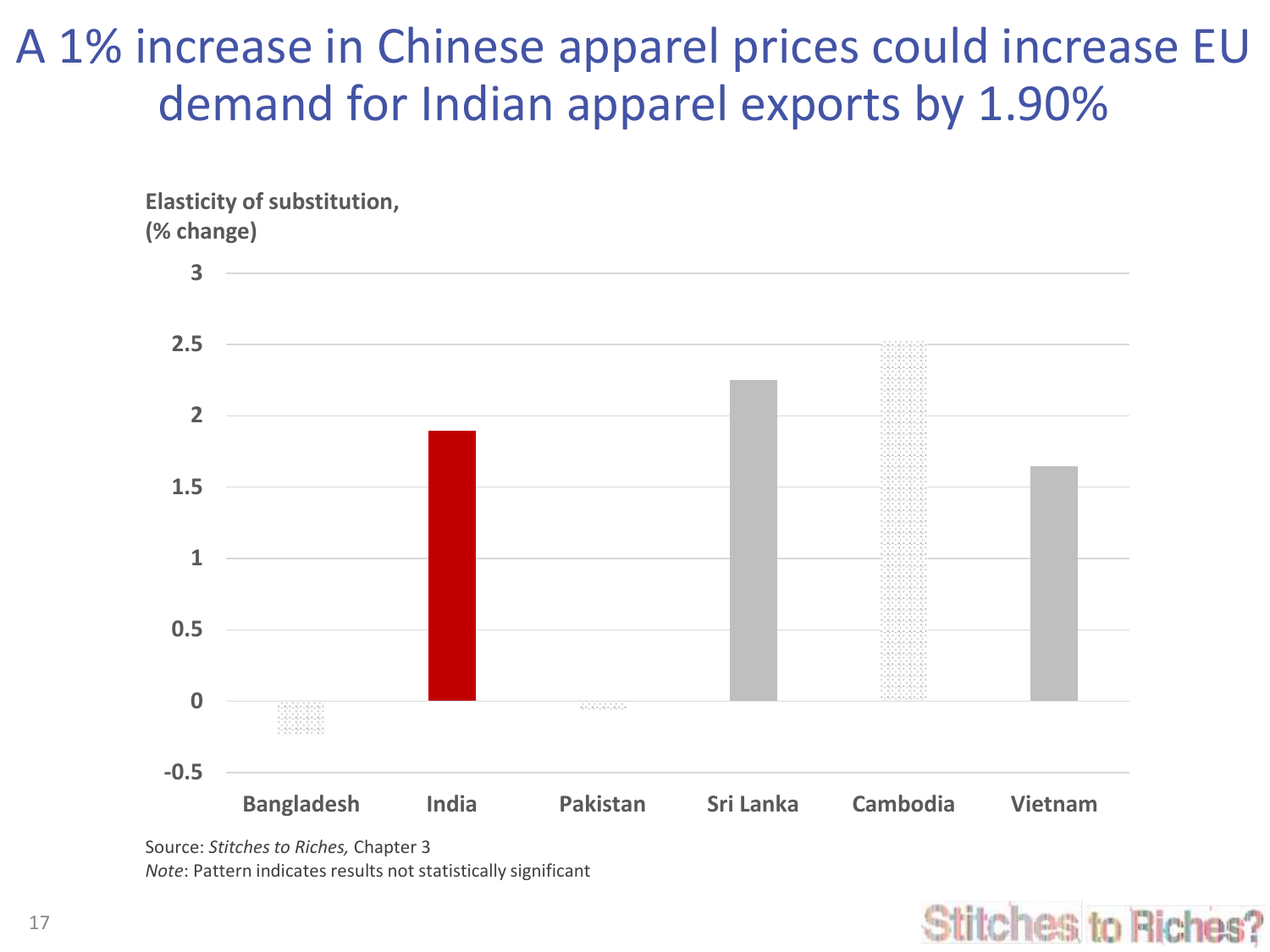#### A 1% increase in Chinese apparel prices could increase US demand for Indian apparel exports by 1.46%

**Elasticity of substitution, (% change)**



Source: *Stitches to Riches,* Chapter 3 *Note*: Pattern indicates results not statistically significant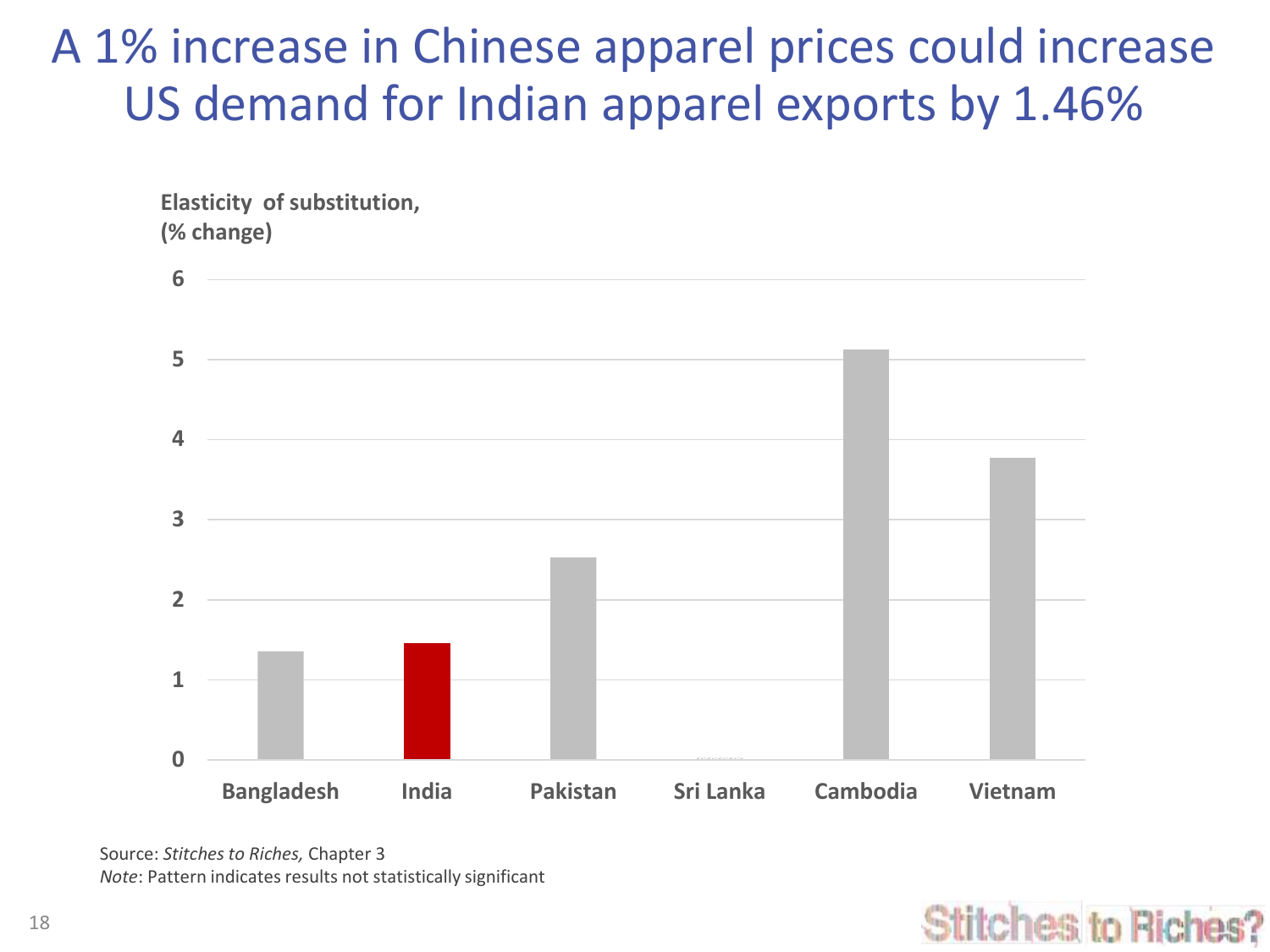# WHAT EFFECT COULD INCREASED EXPORTS HAVE ON EMPLOYMENT?

[Responsiveness of labor demand to increases in output]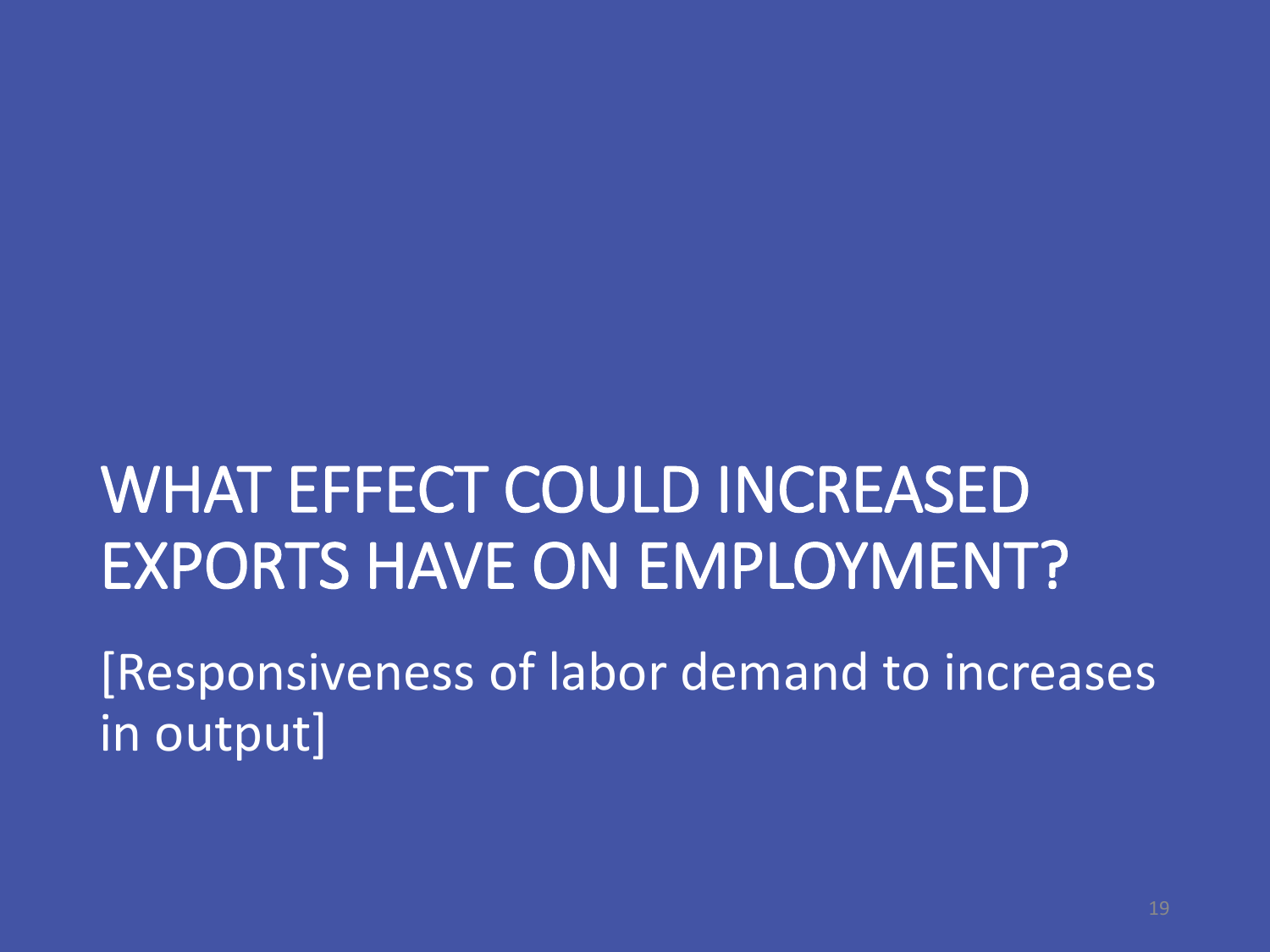## A 1% increase in output could increase firms' labor demand by 0.17%

**Firm labor demand elasticities, (% change)**



**Male Female**

Source: *Stitches to Riches* Ch. 4

#### titches to Riches?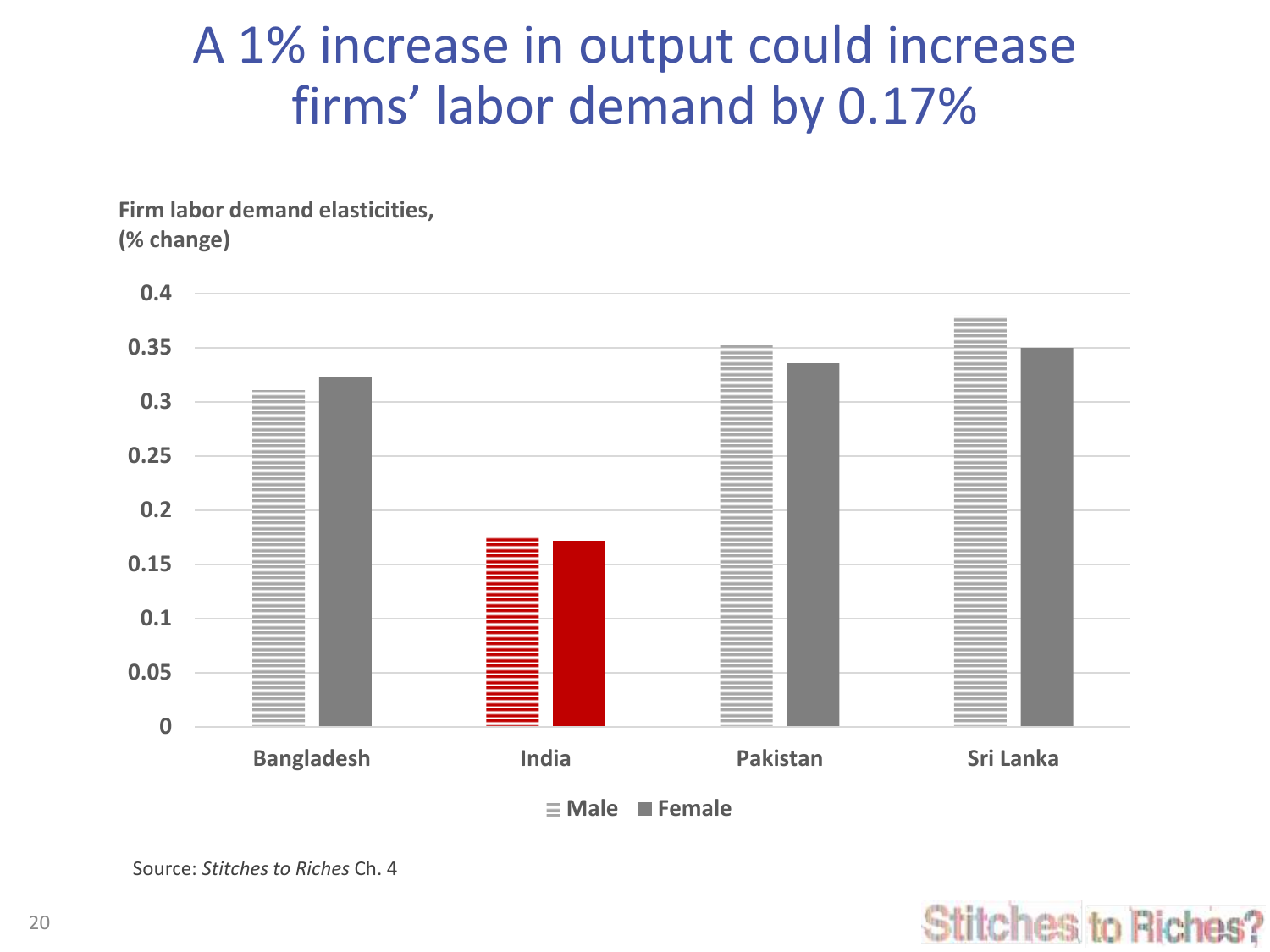# A 1% increase in Chinese apparel prices could increase firms' demand for female labor by 0.25 – 0.33%



Source: *Stitches to Riches,* Chapter 4 *Note:* Pattern indicates results not statistically significant

es to Rich

• A 1% increase in wages could increase female labor force participation by 19%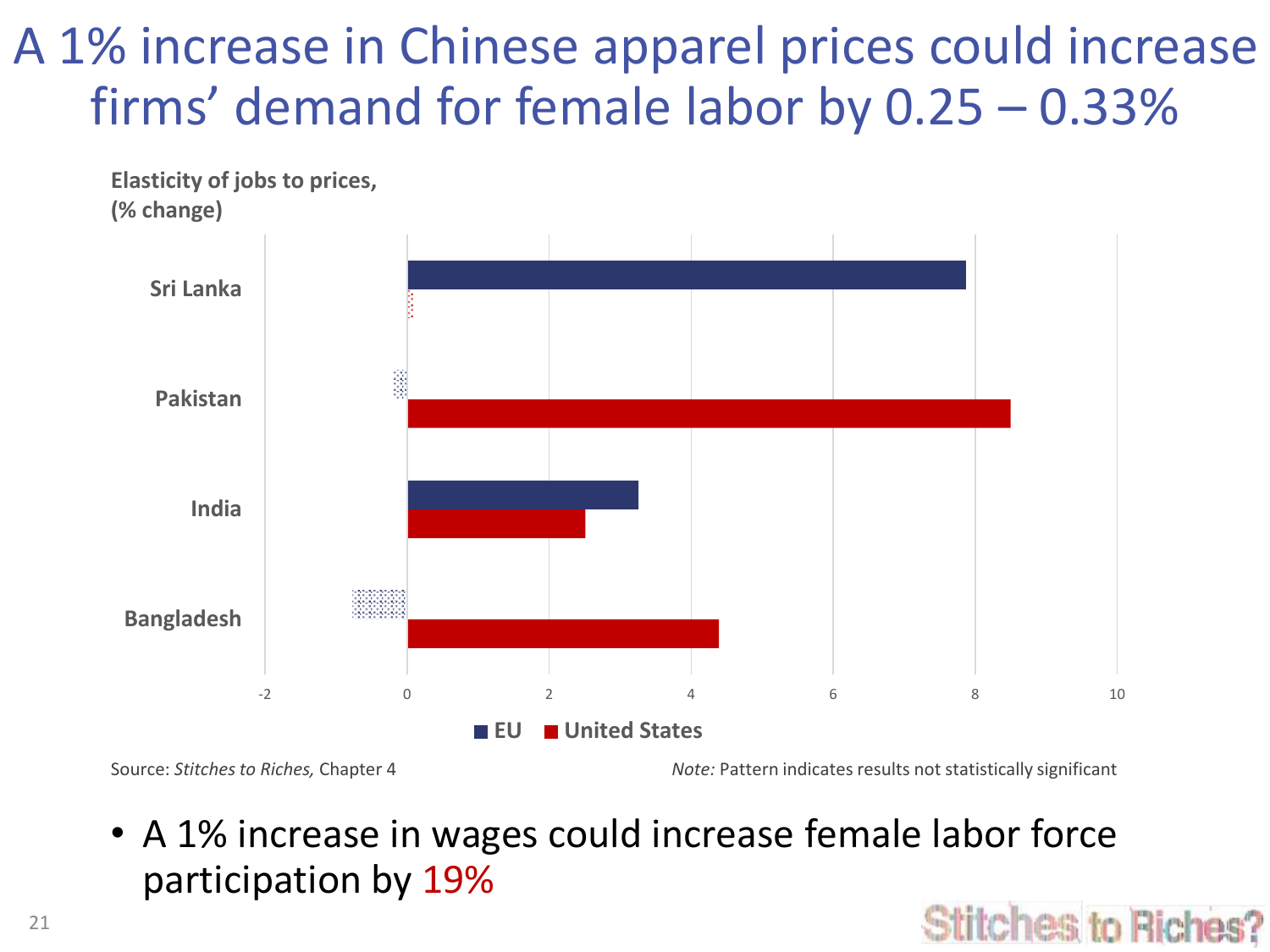How can India increase the apparel sector's potential to create jobs?

- Increase integration between fiber-textile-apparel supply chain
- Leverage SMEs that have the flexibility to quickly adapt to fast fashion
- Leverage its pool of skilled workers to move up the apparel value-chain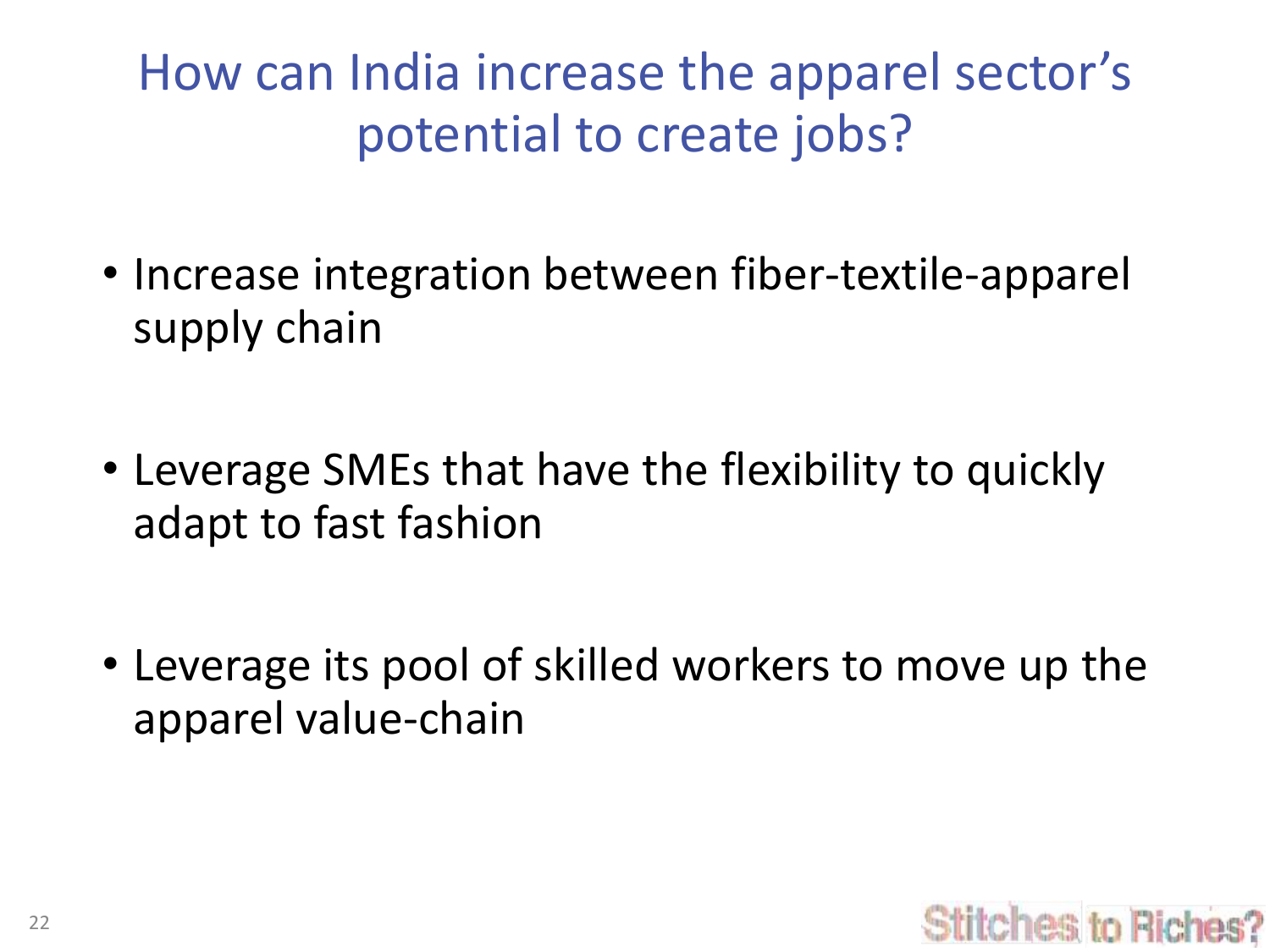How can India increase the apparel sector's potential to create jobs?

- Reduce tariffs and import barriers to ease access to man-made fibers
- Increase market access for example through increased FDI
- Improve productivity and help firms growth by tackling complex policies.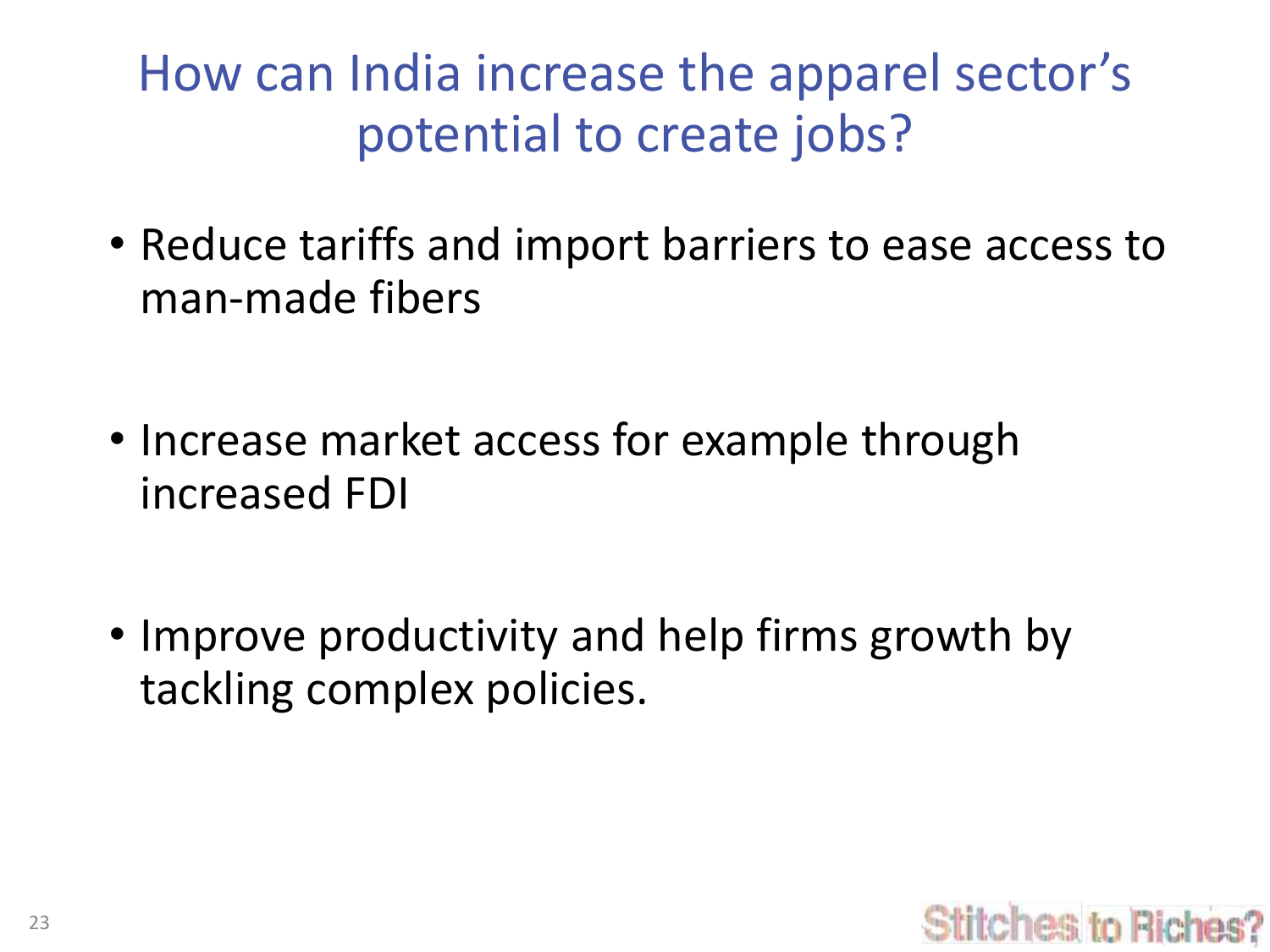

# **THANK YOU**

**Contact: [gacevedo@worldbank.org](mailto:gacevedo@worldbank.org)**

**[rdsouza@worldbank.org](mailto:rdsouza@worldbank.org)**

**Report available at: <https://openknowledge.worldbank.org/handle/10986/23961>**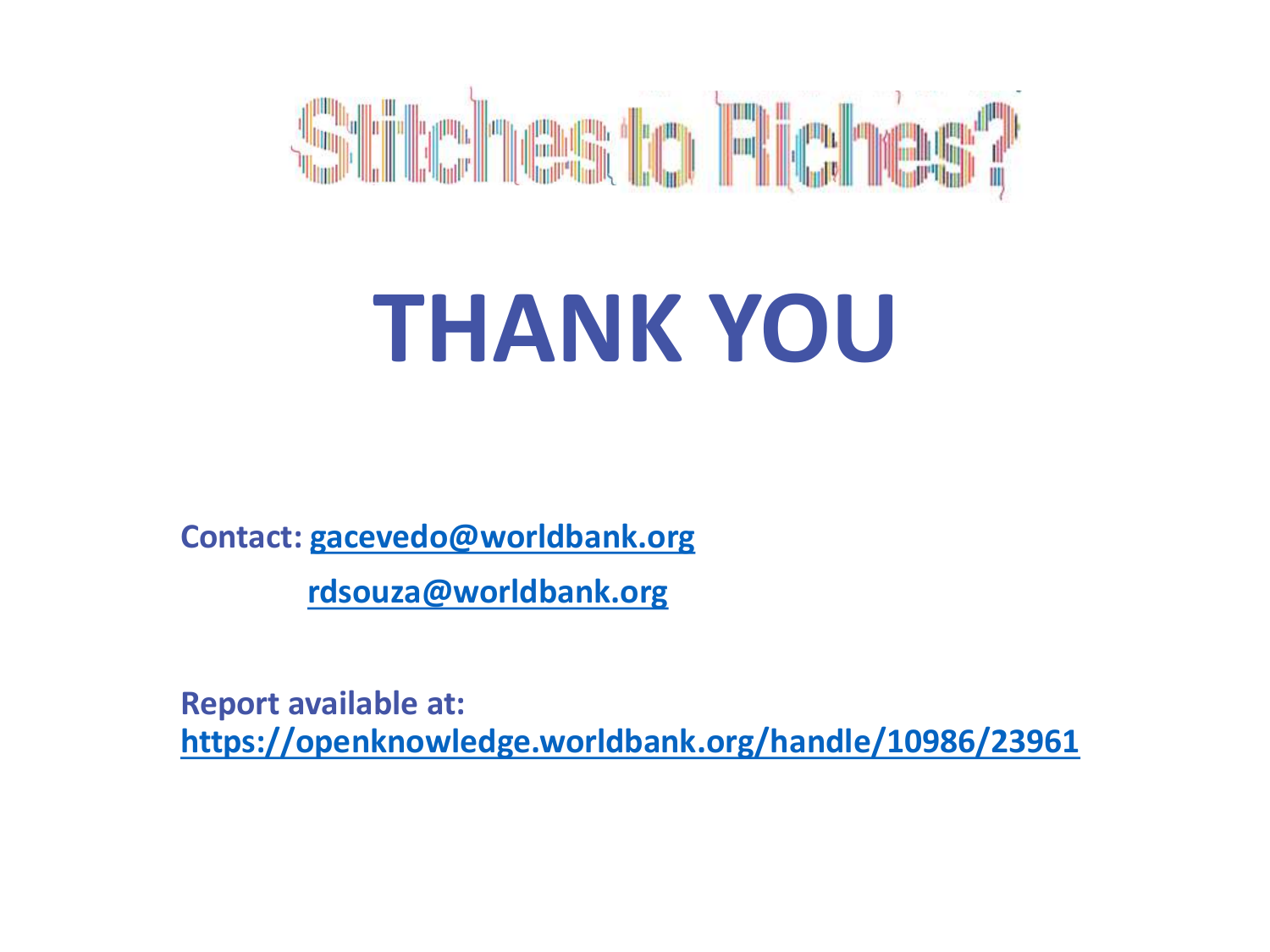# South Asia needs to create jobs for its young people

• About 1 million individuals will enter the workforce every month for the next three decades



#### **Female labor force participation is low**